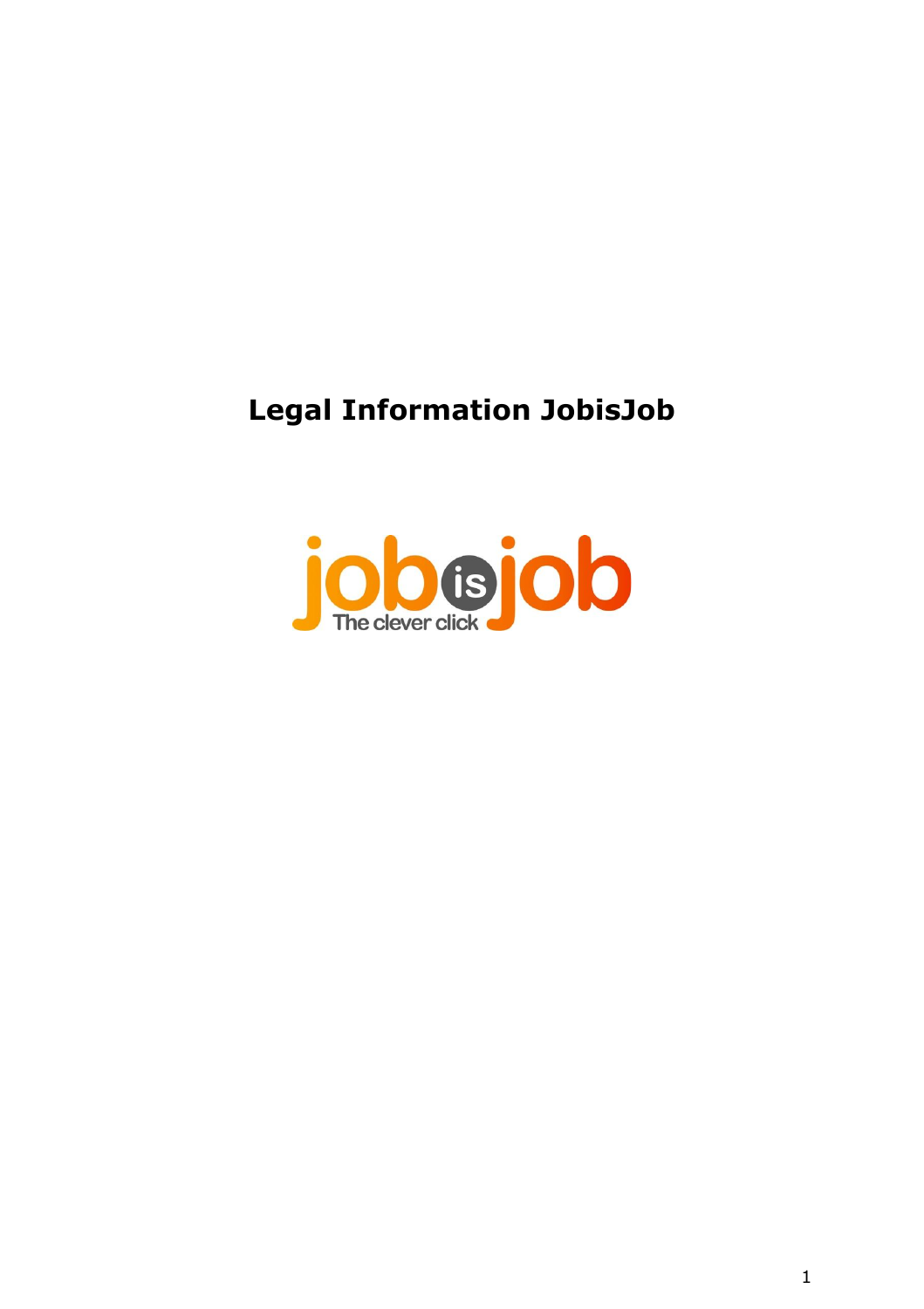

## **LEGAL CONDITIONS**

## *1. LEGAL INFORMATION*

Adevinta Spain, S.L.U.

Owner of the websites:

Jobisjob.com ; Jobisjob.at ; Jobisjob.ca ; Jobisjob.ch ; Jobisjob.co.in ; Jobisjob.co.uk ; Jobisjob.co.za ; Jobisjob.com.au ; Jobisjob.com.hk ; Jobisjob.com.ph ; Jobisjob.de ; Jobisjob.fr; Jobisjob.ie; Jobisjob.it; Jobisjob.nl; Jobisjob.pl; jobisjob.com.ar; jobisjob.com.br ; jobisjob.cl ; jobisjob.com.co ; jobisjob.com.mx ; jobisjob.pt; jobisjob.co.ve; jobisjob.com.pe; jobisjob.com.uy; jobisjob.com.gt; jobisjob.com.ec; jobisjob.es

Calle Hernani, 59, 1ª, 28020 Madrid Tel. +34 935 76 55 00 info(at)jobisjob(dot)com

N.I.F/VAT: ES B-83411652

Entered in the Commercial Register of Madrid, T. 33.640, F.222 , H. M-310.556.

#### *2. GENERAL CONDITIONS OF USE OF THE JOBISJOB WEBSITE AND USER INFORMATION*

#### **2.1. Introduction**

JobisJob is part of Adevinta Spain, S.L.U. (hereinafter, JobisJob). Access and use of the JobisJob website are completely voluntary and confer the status of the user to those who carry out this action. The Use of the website signifies full acceptance of the legal conditions, the "Data protection policy" and the "Additional legal conditions" published when the user accesses the site. JobisJob also informs users that these legal conditions may be modified without prior notice. Therefore users should carefully read the conditions every time they enter the website, as the conditions may have changed.

The user may access, print, download and save the General Conditions of Use at any time. These Conditions shall be permanently available on the Website via the LEGAL CONDITIONS link.

JobisJob reserves the right without prior notice to modify the content of the legal text and the Data protection policy and therefore recommends the user to read the legal text and the Data protection policy each time he accesses and uses the JobisJob website.

JobisJob reserves the right to modify - without prior notice - the design, layout and/or configuration of the Website, and any or all of the services offered and reserves the right to add new services.

JobisJob reserves the right at any time and without prior notice to deny access to users who fail to comply with any of the general or specific conditions that apply.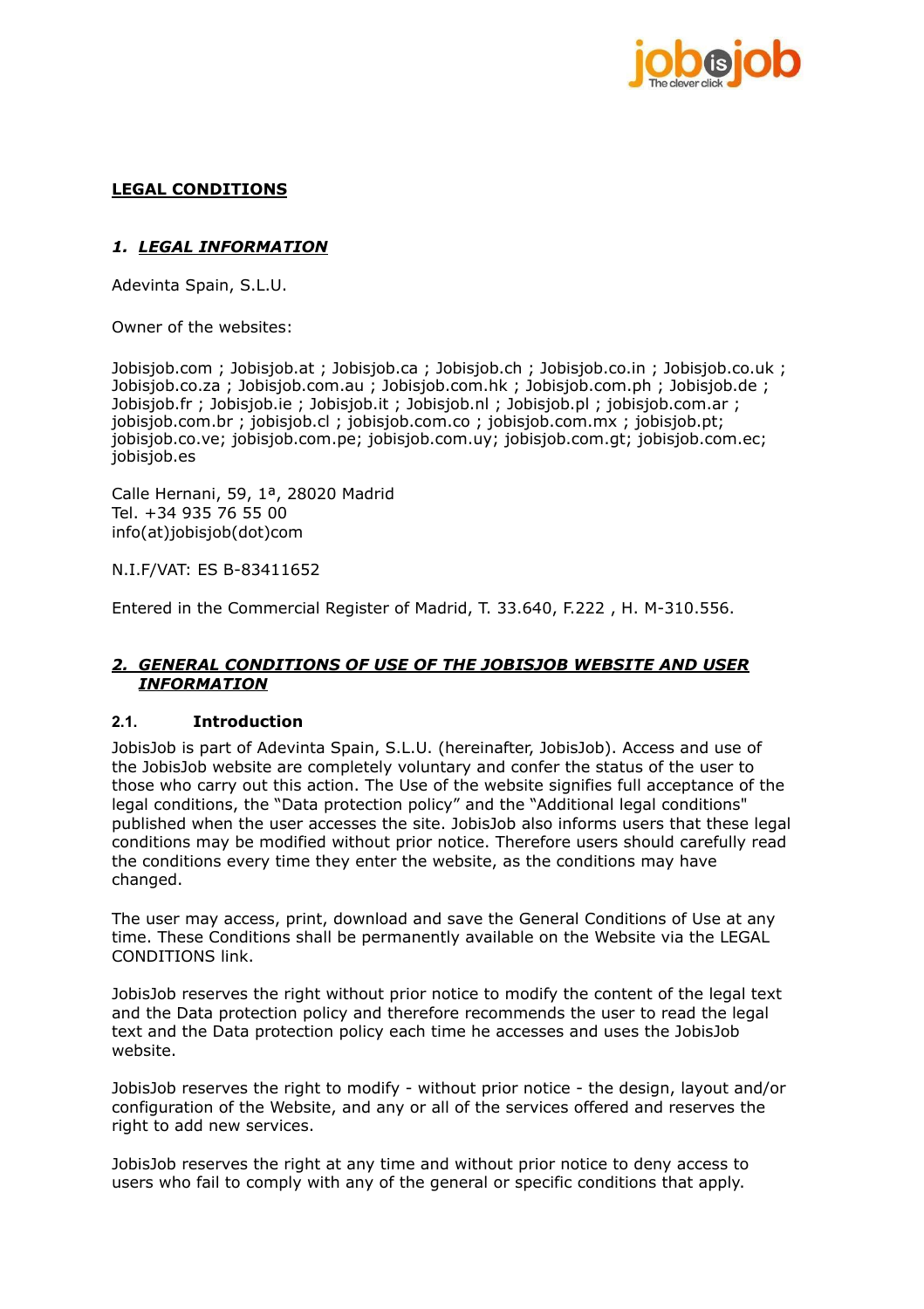

# **2.2. Object**

The present legal text regulates the access and usage of the JobisJob website.

The purpose of this portal is to give users direct access to job offers published on other websites.

In this sense, JobisJob makes the services of this website available for internet users. Users who register by filling out the website application form shall be offered the following services:

- A search engine and directory of job offers by category and location.
- A directory of the job offers that are most popular with users.
- The creation of a personal account where recently searched and read jobs can be saved, and where jobs can be blocked permanently.
- A permanent list of the latest searches carried out by the user that can be accessed from any computer.
- Subscription to and distribution of alerts containing recently published job offers.
- Publication of job offers and direct contact with the persons interested in these job offers.

JobisJob will only share data and/or information provided by users with other users if the data and/or information are not in breach of the law or the General Conditions of Use described herein.

JobisJob may eliminate content from the site without prior notice.

The user accepts that it is not technically possible for the JobisJob website to be available 100 % of the time. Nonetheless, JobisJob shall endeavour to maintain constant availability. The Website's services may be subject to brief anomalies or temporary suspension, especially due to maintenance, security and capacity issues, as well as for motives beyond JobisJob's control (for example public communication network anomalies, power cuts, etc.)

#### **2.3. User obligations as regards the Site**

The user agrees to use the site and its functions diligently, in complete compliance with the Law on good practice and the General and Specific Conditions of Use, as the case may be. The user also agrees to respect other users.

Users are expressly prohibited from using the website for any purpose other than that for which it was created.

The user agrees to comply with the applicable laws and third party rights as regards use of the Website content and services. Users may not copy, distribute, transmit, adapt or modify the content of the Website (text, designs, graphics, information, databases, sound and/or image files, logos, etc.) or any other element of the Website, in any way, without prior authorisation from the legitimate owner, or unless permitted by law.

The user is specifically prohibited from using abusive or defamatory content, regardless of whether it affects other users, individuals or companies, using pornographic content or content that violates child protection laws, or advertising, offering or distributing pornographic products or products that breach child protection laws, disturb other users (especially via spam), use legally protected content (e.g. by legislation governing intellectual property, trademarks, patents, utility models or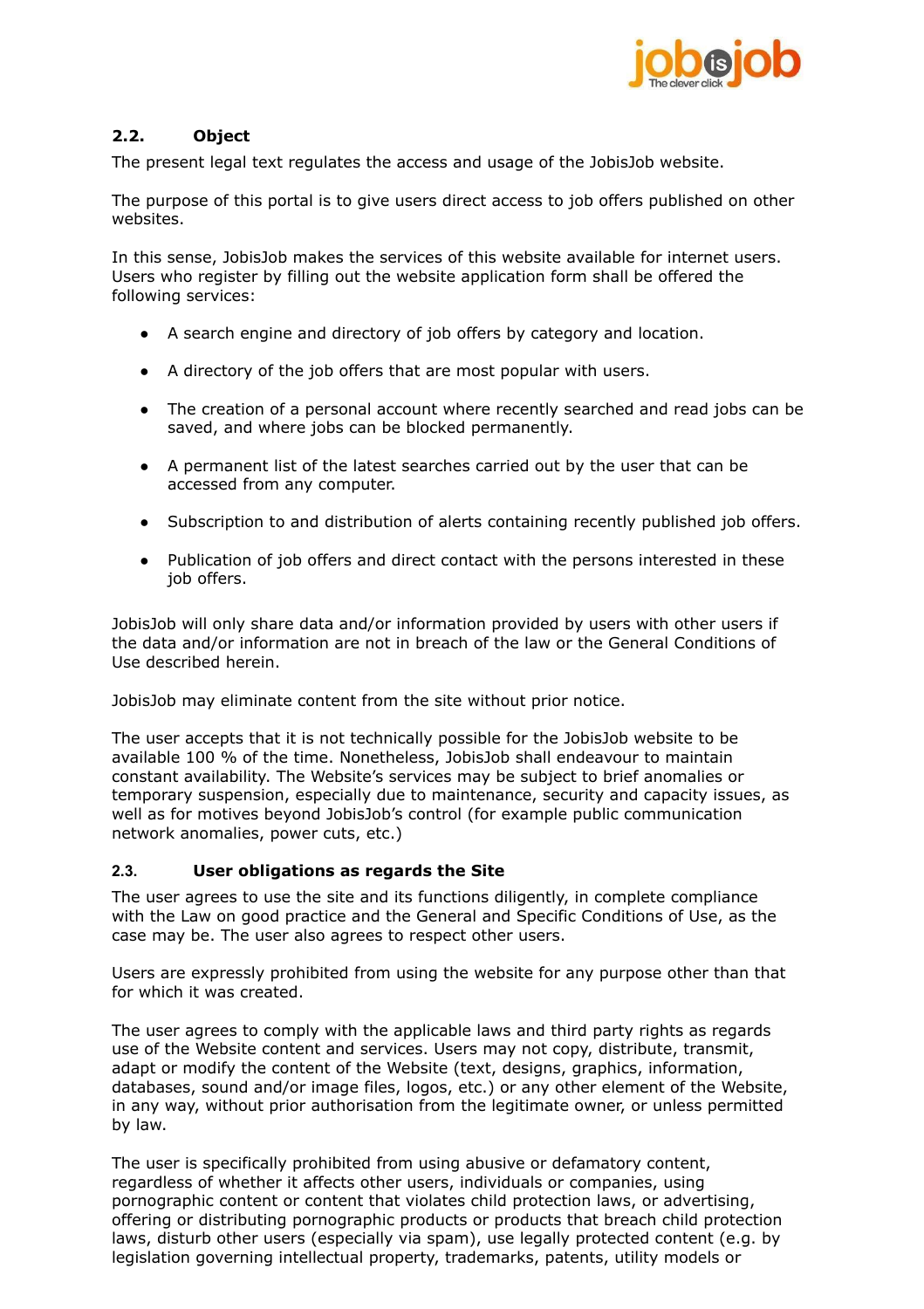

aesthetic designs) without rights to the aforementioned,

advertising, offering and distributing legally protected goods and services, and carrying out or promoting activities that infringe free competition, including those designed to progressively secure customers (chain, snowball and pyramid systems).

Users are prohibited from carrying out the following actions:

- Using Website mechanisms, software and script
- Blocking, overwriting, modifying, or copying, unless essential to the website's operations. For example the act of copying via "Robot/Crawler" search-engine technology is not necessary for the correct use of the Website and is expressly prohibited.
- Distribute and publicly reproduce content from the JobisJob website or from other users, without prior authorisation.
- Any action likely to damage the JobisJob infrastructure, especially overloading.
- Using any material or information from the Website, for illegal purposes, expressly prohibited in the General Conditions of Use or in the specific conditions, as the case may be. Using any material or information that damages the rights and interests of JobisJob, its members and/or third parties. Users shall be liable for any breach or contravention of these obligations (including introducing or distributing computer viruses) and/or damaging, rendering useless, overloading, harming or impeding the normal use of the material and information on the Website, in the information systems and documents, files and content stored in JobisJob's IT systems (hacking), or those of its members or other users.

Certain functions do not require users to subscribe or register in advance. Nonetheless, JobisJob shall make the use of certain services conditional upon the prior completion of a relevant user form, and shall select the identifier and password, which the user will agree to protect and use with due diligence.

The use of the password is personal and non-transferable. It may not be transmitted even temporarily - to third parties. The user must adopt adequate measures to protect his or her password, to prevent it from being used by third parties. The user is responsible for the use of his or her password, with complete indemnity on the part of JobisJob. If the user knows or suspects third parties are using his or her password, the user must inform JobisJob immediately.

Users must register by means of specific forms for specific services.

All information the user provides must be true. The user guarantees the authenticity of the data entered in the forms, governing the use of the Website's functions.

Likewise, the user is responsible for updating all information provided to JobisJob reflecting the user's real status. The user is responsible for false or inaccurate declarations, as well as damages caused to JobisJob and third parties deriving from said information.

In conformance with JobisJob's anti-spamming policy, the user is obliged to refrain from using and capturing data from other users that he or she accesses via information and services contained on the Website, for promotional or advertising purposes, and refrain from sending commercial correspondence of any kind, via any medium, which is unsolicited, and without prior consent from JobisJob and/or those affected.

The user is aware of and voluntarily accepts full and exclusive responsibility for all use of the Website's services.

The user shall accept responsibility for damages of any kind caused to JobisJob as a consequence of non-compliance with any of the obligations to which he or she is subject by virtue of these "General Conditions of Use" or by virtue of the law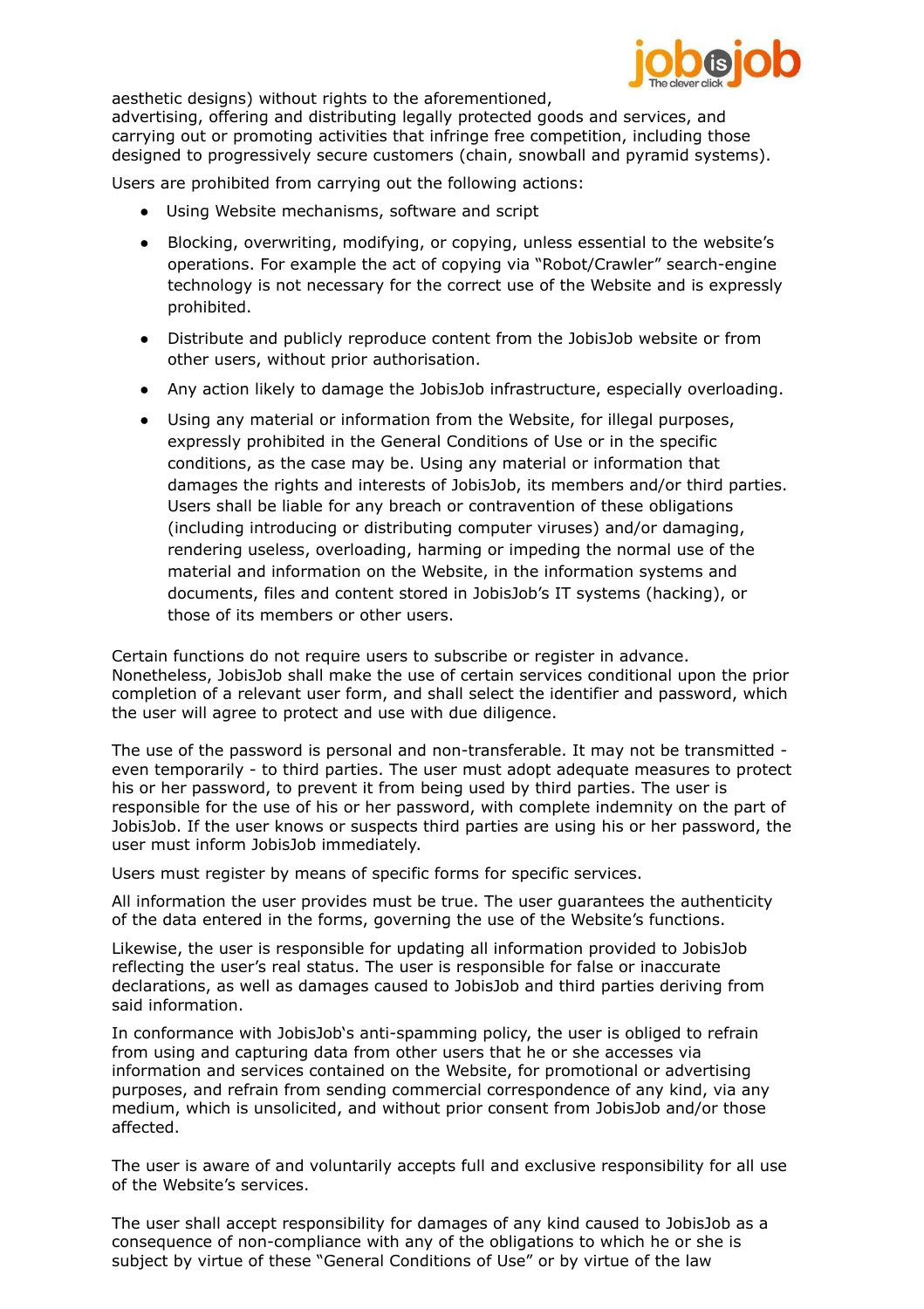

governing the use of the Service.

# **2.4. Content provided by JobisJob Users**

Every user that provides the content to the JobisJob website states he or she is the legitimate owner of the intellectual property rights to the content, which govern reproduction, distribution and public communication by any electronic medium, mainly Internet and email, in the whole world, without time restraints.

JobisJob does not permit content that damages the quality of the service.

The following content is prohibited:

- That which is allegedly illegal based on national, community and international directives, or which performs allegedly illegal activities or is in breach of the principles of good faith.
- That may damage the good name and reputation of JobisJob.
- That which does not satisfy the quality parameters established by JobisJob.
- Content that is deceptive, of doubtful efficacy, or with the potential to damage individuals.
- That which supports or justifies racism, violence and hate.
- That which opposes basic human rights aims at users' weaknesses, lacks online courtesy, upsets, or generates negative opinions among users and third parties. Including but not limited to: the legal rights of third parties; content that supports or promotes the creation, maintenance or development of pornography-related business, obscene material or erotic listings; content related to clairvoyance, tarot, occultism and any other related content; and in general any content that JobisJob considers inappropriate for users and especially, for minors.
- And in general, that is in breach of the principles of legality, honour, responsibility, protection of human dignity, protection of minors, protection of public order, protection of private life, protection of the consumer, and protection of intellectual property rights.

JobisJob will determine whether certain content falls into the afore mentioned categories on the basis of good faith and/or requests by third parties and/or institutions. Non-compliance with these norms could lead to the immediate cancellation of the user's account and the destruction of all user-related content, without the option to recover said content. Nonetheless, JobisJob cannot control each and every piece of content published and therefore cannot assume responsibility for all content.

However, JobisJob shall carry out regular checks on inserted and published content to ensure compliance with JobisJob's principles of quality, as well as the norms described herein.

Moreover, JobisJob reserves the right to withdraw all content from JobisJob that it deems inappropriate and that does not comply with the characteristics and aims of the website.

If you notice any inappropriate content on the website please contact our customer service department at  $inf($ <sub>a</sub>t)*jobisjob*(dot)com and/or telephone +34 935 76 55 00

Users are responsible for obtaining all types of authorisations, permits and licences required to use or publish content.

Any user that adds content that is in breach of the legislation then in force shall assume full responsibility for the damages and consequences of their actions, relieving JobisJob of all responsibility.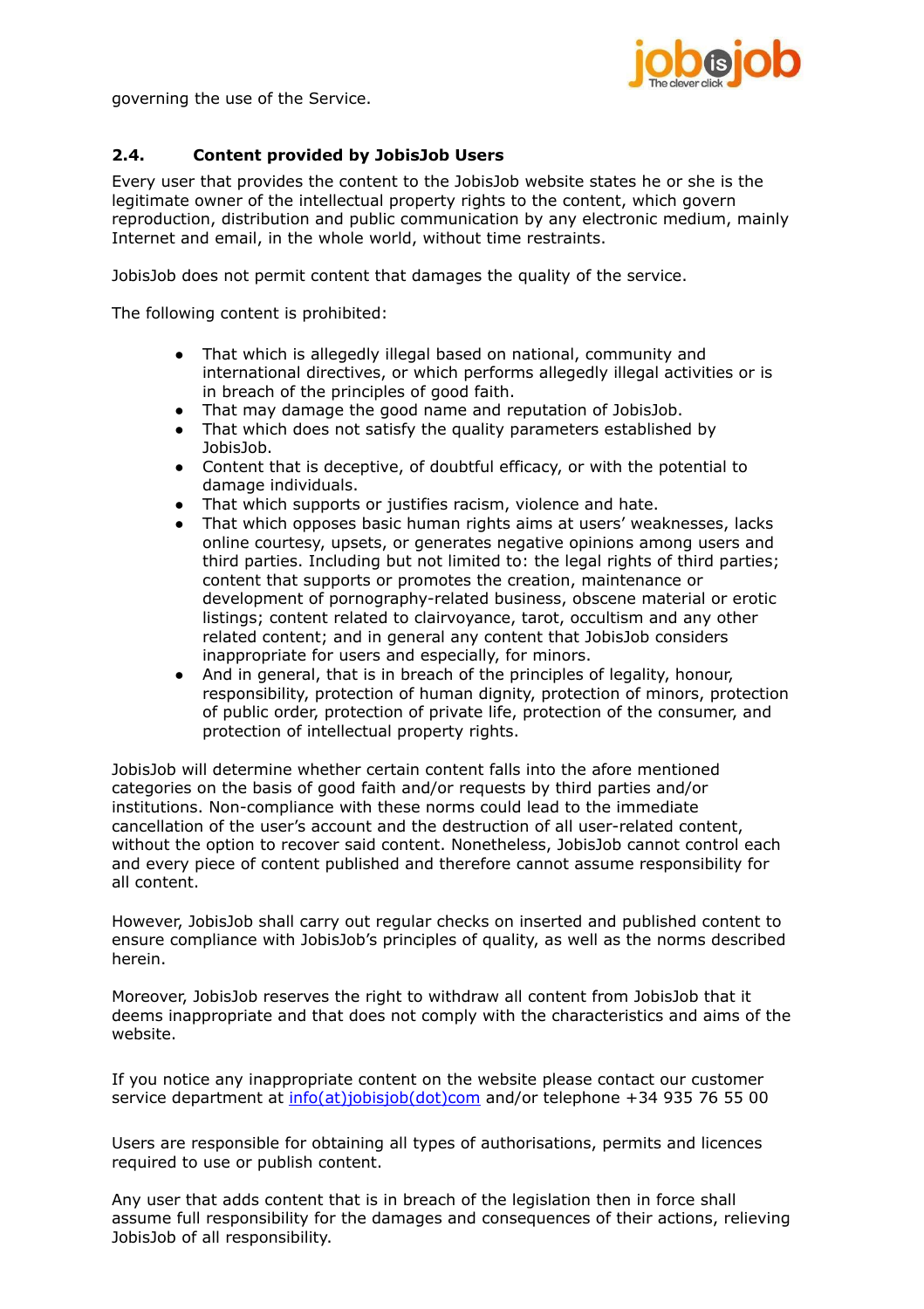

# **2.5. Publication of job offers by Advertisers**

- 1. Advertisers of job offers are considered users of the Website. Therefore, user obligations also apply to them. Likewise, the relationship between JobisJob and advertisers shall be governed also by the provisions of this section.
- 2. Each new or re-edited submitted advert will normally be displayed on the Website within a few hours of posting. Adverts are subject to JobisJob quality processes at any time and could be rejected if they do not meet JobisJob quality requirements. Adverts remain valid for 30 days after having been posted.
- 3. Live adverts may be edited by advertisers or deleted at any time but they will be automatically deleted at the end of the 1 month period. Note: if adverts are changed or re-edited after the submission they could be reviewed again and rejected by us at any time. The editing of the advert does not modify the expiration date.
- 4. Every effort is made to ensure adverts are displayed correctly, however, JobisJob does not accept responsibility for any errors, omissions or any direct or consequential losses that may occur.
- 5. All vacancy adverts must be freely available to JobisJob and must be for genuine job vacancies. JobisJob does not accept party-plan, pyramid schemes or positions that require a monetary investment by the job seeker, some work from home jobs, barter or volunteer positions etc.
- 6. If the job offers advertisers publish have expired but advertisers have not deleted them, JobisJob will redirect the traffic coming from search engines to the results page that displays the most similar job offers available at that point in time.
- 7. Advertisers who wish to terminate their relationship with JobisJob may do so at any time. To that effect, advertisers have to delete the job offers and their employer account or send JobisJob an e-mail to info(at)jobisjob(dot)com
- 8. The responsibility for the content of job adverts is exclusively attributable to Advertisers (irrespectively of the quality exam process performed by Jobisjob). Likewise, if personal data is made public on such job adverts, Advertisers guarantee that they have the authorisations to publish such data on the Website and to make it functional according to the purposes of the Website.
- 9. JobisJob reserves the right to terminate its relationship with a particular advertiser at any time with or without notice or reason.

# **2.6. Posting Service Conditions**

Jobisjob offers its users registered as employers/employers the possibility of posting their job offers.

To that end, according to what is set forth in the regulations in force that are applicable, Jobisjob informs its users about the following issues:

- Payment method: PayPal (most common credit cards are allowed in PayPal)
- The pack will remain in force for 6 months after the purchase.
- Each job offer will be online for 30 days.
- The prices include all the applicable taxes.

# **2.7. No licence**

JobisJob authorises the use of intellectual property rights over the software that facilitates the Website's services and functions, in accordance with the Conditions herein.

JobisJob does not grant any other licence or authorisation to intellectual property rights or any other property or right related to the Website's functions.

Users can send in suggestions and proposals to improve the information, activities and/or functions provided by and/or available on the Website, by contacting the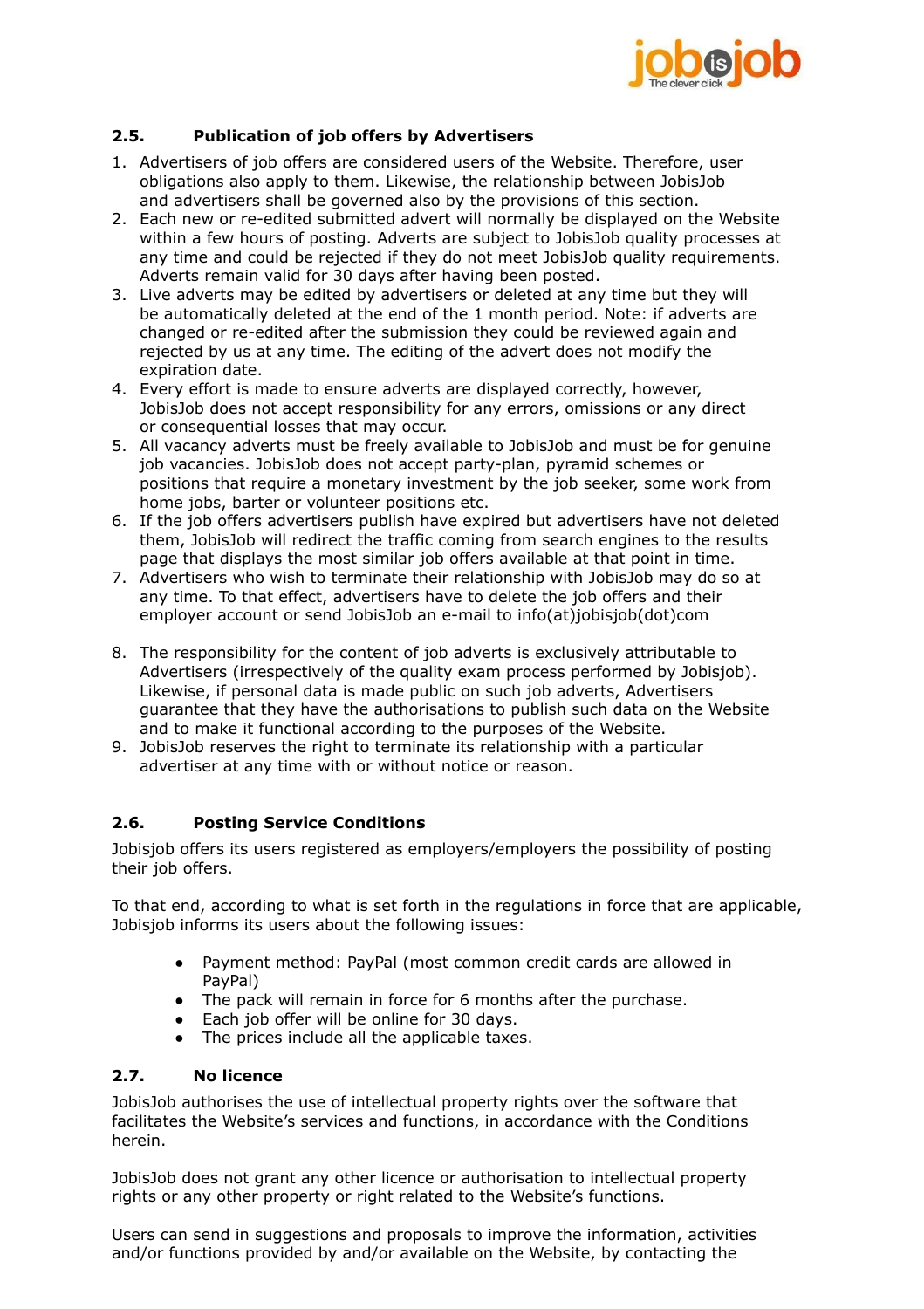

JobisJob Customer Service.

# **2.8. Exclusion of guarantees and liability**

Not including the specific situations described in the Website's Legal Conditions and legal framework, JobisJob shall not be liable for damage of any kind caused by inaccurate or non-specific information or by information that is not up to date; nor shall it be responsible for damage caused by errors or omissions of the information and services contained in the Website, or other content accessed via the site; nor shall it be liable for verification or supervision of content and information.

Moreover, JobisJob does not guarantee ongoing availability and operability of the Website, nor infallibility, and therefore excludes insofar as permitted by law, any liability for damages caused by a lack of availability or continuity in the site's operations and services, or errors accessing other websites or websites that provide said services.

JobisJob excludes any liability for damages resulting from services provided by third parties via the Website and media employed to manage service requests, including but not limited to: acts of unfair competition and illegal advertising via the provision of services via the Website; information that is false, inaccurate, non-specific, imperfect, defective, irrelevant and/or out of date; and content transmitted, distributed, stored, received, obtained, made available or accessible via the services provided by third parties via this Website.

JobisJob guarantees the user the right to de-register from the website, in a simple and effective manner, and to stop receiving messages from the website. JobisJob cannot guarantee that users who gain access to the user's email via the contact details in his or her site will not contact said user again.

# **2.9. Personal data**

JobisJob states that it will handle all personal data provided by users in accordance with the terms of the Protection of Personal Data Policy of the JobisJob website, which can be found in the legal conditions of this website.

The user accepts that the content he or she enters will be available and accessible via Internet search engines.

Users guarantee that the Personal Data provided is true, exact, up to date, and authentic, and they agree to maintain the aforementioned information up to date at all times.

# **2.10. Security measures**

Given that Internet security measures are not impregnable when it comes to privacy and security, JobisJob does not guarantee that authorised and unauthorised third parties are not aware of the conditions, characteristics and circumstances of the Website's operations and that they cannot access, intercept, delete, alter, modify or manipulate messages, communications and content of any kind, which users distribute or communicate to third parties via the website.

# **2.11. Links to third party pages**

JobisJob's content includes links to sites belonging to and/or managed by third parties, in order to facilitate access to information available via Internet.

JobisJob does not accept liability for links between the content of the website and content external to the website, or any other mention of content external to the website. Thus, links and mentions exist for informational purposes only, and in no way signify support, approval, sale or any relation between JobisJob and the individuals or entities who have created and/or manage said content or own the websites on which they are found.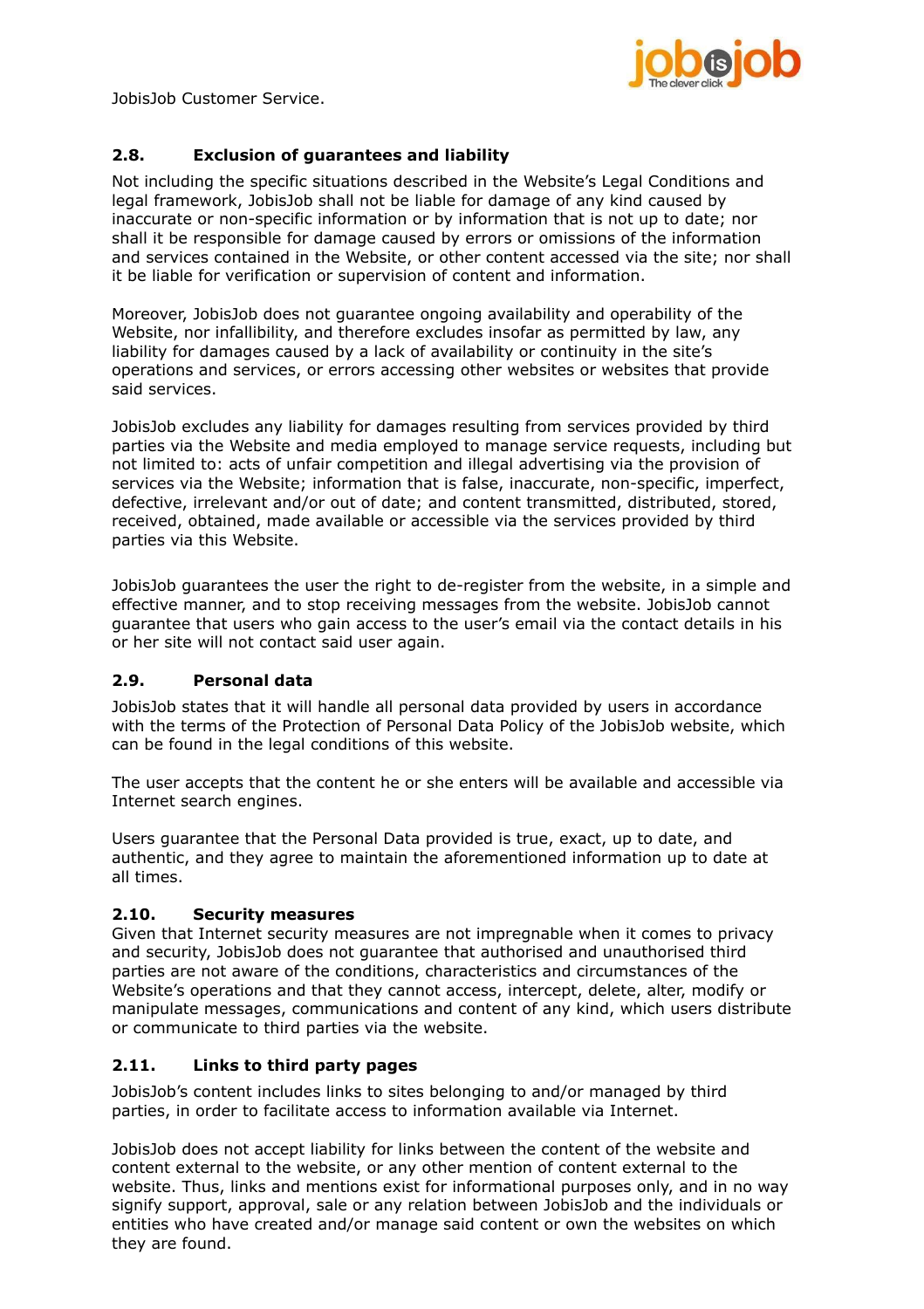

# **2.12. Applicable Law and Jurisdiction**

These Legal Conditions and the rest of the website's conditions are governed by Spanish law.

As regards issues that arise in relation to the provision of services and content on JobisJob, and the interpretation, application, compliance and non-compliance with the information contained herein, JobisJob and the user, expressly renounce any right to submit to jurisdictions other than the Courts of Barcelona.

# **3. INTELLECTUAL PROPERTY RIGHTS**

© Adevinta Spain S.L.U.- All rights

All operating rights are reserved.

This Website is governed by Spanish law and is protected by national and international legislation on intellectual property.

The texts, designs, images, databases, logos, layout, trademarks and other elements of the website belong to JobisJob or third parties who have given JobisJob the operating rights over the intellectual property rights in the context of the services provided via this website. These rights are protected by the laws and international treaties on intellectual property. Any reproduction, transmission, adaptation, translation, modification, communication or use of all or some of the Website content, in any way or form, electronic, mechanical, or otherwise, is strictly prohibited unless it is subject to prior written authorisation from JobisJob or the third party owner of the rights. Any infraction of these rights could lead to extrajudicial or civil or criminal legal proceedings.

Any text, design, image, database, logo, layout, trademark or other third parties industrial property right included in the Website does not imply transfer of ownership of rights to JobisJob. The user is responsible for the legitimacy of the intellectual property rights to the content he or she uses.

To protect intellectual property rights, any user or third party who considers that his or her legitimate rights have been breached by specific content on the website should inform JobisJob, in writing to Adevinta Spain, Calle Hernani nº 59, 1<sup>a</sup>, 28020 Madrid.

- The details identifying the owner of the rights that have been breached and, in the event of the interested party being represented by a third party, the details of the representative.
- Indicate the content protected by the specific intellectual property right and the location of the content on the website.
- Proof of the existence, ownership and validity of the intellectual property right.
- Statement in which the interested party accepts liability for the truth of the details and information provided in the notification described herein.

# **4. DATA PROTECTION POLICY**

# **4.1. Information rights**

The data protection policy governs the access and use of the website services, which JobisJob (which contact details are set forth on top of this Legal conditions) - makes available to Internet users interested in the site's services and content (hereafter "users").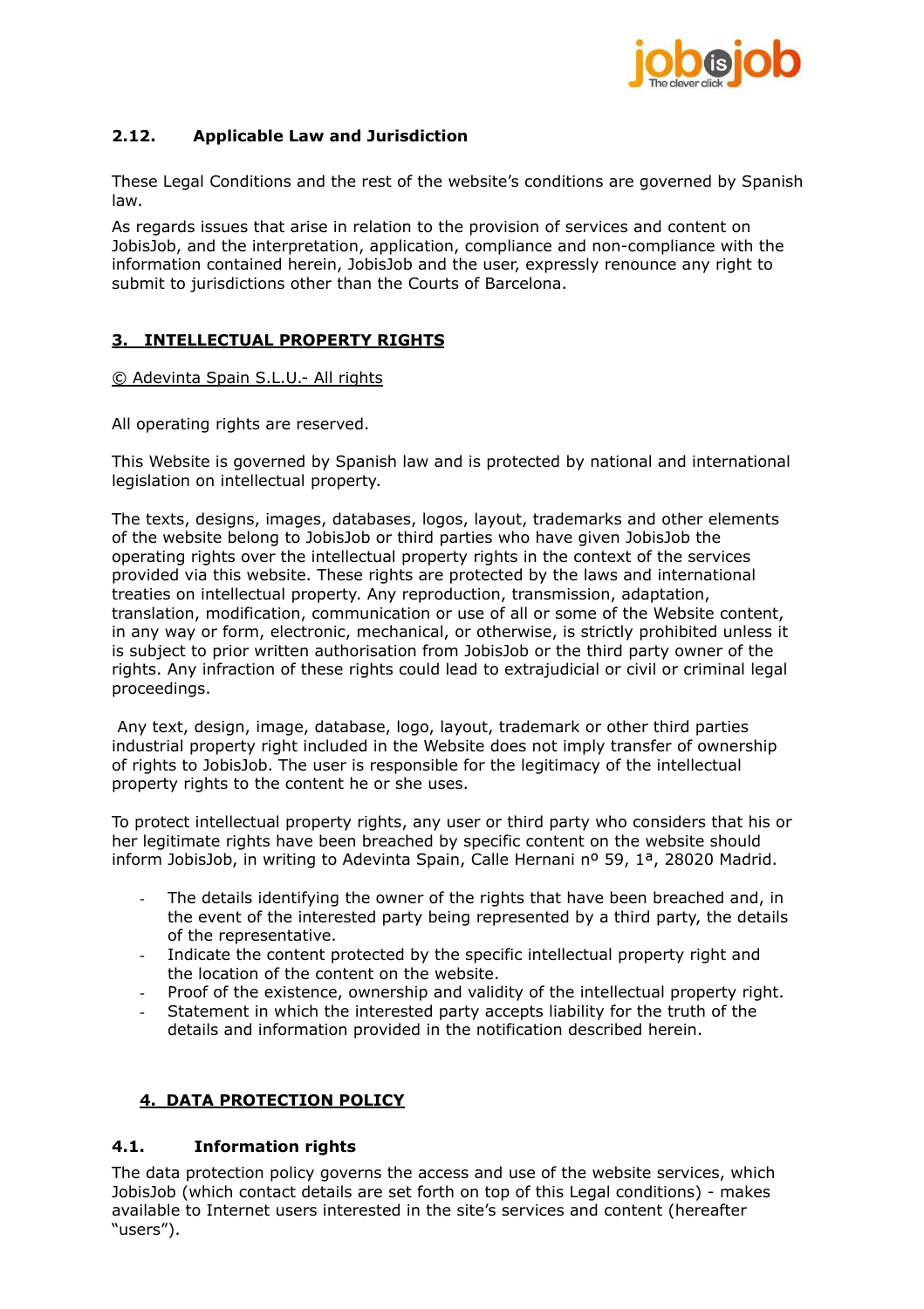

In accordance with the General Data Protection Regulation (GDPR), Adevinta Spain, S.L.U. as the owner of the Website (hereinafter, JobisJob), informs the user that JobisJob obtains, uses, stores and processes personal data relating to users for the purposes of rendering the services set forth in section 2.2 above.

Such data refers to name, surname and email address, as well as contact details contained in job offers posted by advertisers.

JobisJob fully complies with the legislation in force as regards personal data protection and with the confidentiality agreements concerning its activity.

If the user decides to register with JobisJob he or she shall be asked to provide data that is strictly necessary for the website to function according to its purpose, which is to facilitate communication between job advertisers and job seekers and to inform users of job advertisers' characteristics and reputation among other users.

For this reason, users are required to fill out a form that includes their personal details. This data shall be used strictly for Website functions, within the established regulatory framework.

The legitimacy for such data processes is the user consent, which shall be withheld at any time as stated below.

JobisJob shall keep the personal data provided by users while the user is interested in Jobisjob services.

#### **4.2. Purpose**

JobisJob collects information concerning users who register via the web form available on the JobisJob website for the following reasons:

- Creation of a personal account where recently searched and read jobs can be saved, and jobs can be blocked permanently.
- A permanent list of the latest searches carried out by the user that can be accessed from any computer.
- Subscription and distribution of alerts containing recently published job offers.
- Publication of job offers and direct contact with the persons interested in these job offers.
- Offering training related to the job searches the user has carried out.

#### **4.3. Compulsory or optional nature of the information provided by the User and reliability of the information**

The user must complete the fields marked with  $(*)$  in the registration form so that JobisJob can process the form. All other fields are voluntary.

The user guarantees that the personal information provided is true and agrees to inform JobisJob of any changes to the same.

The user guarantees that the personal information provided is exact and up to date and reflects the user's current status. The user is responsible for keeping his or her information up to date at all times. The user is responsible for any mistake or error in the data provided and shall be liable for any damage deriving from said errors, as regards JobisJob or third parties, by virtue of using JobisJob's services.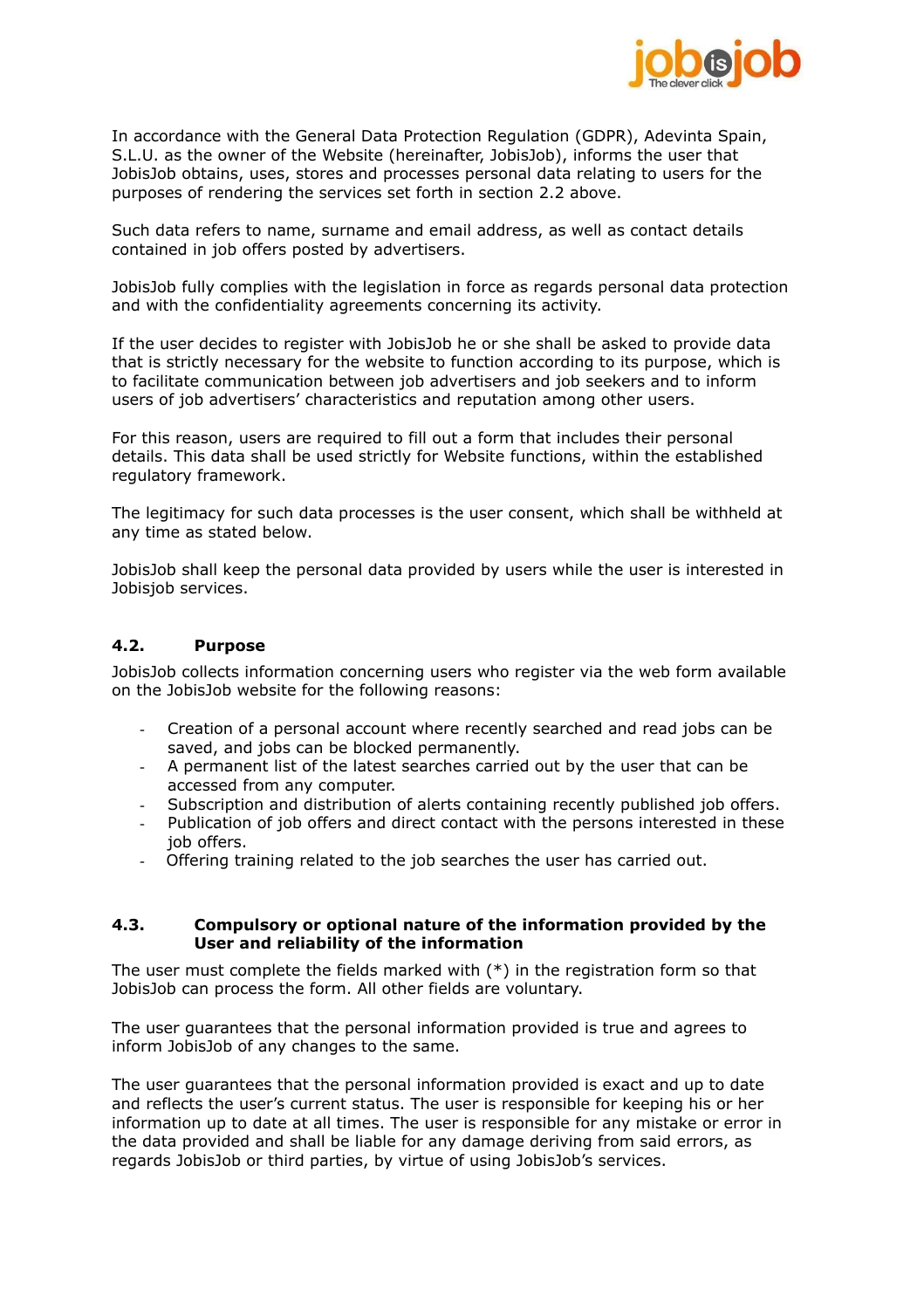

# **4.4. User Consent**

The transfer of personal data via JobisJob's electronic form or via email, signifies the sender's consent to the processing of his or her details by means of the JobisJob website medium, functions and products, as well as receiving electronic correspondence containing information relating to JobisJob and its initiatives.

All users accept that personal data may be transferred to third parties as a consequence of the site's operations. For these purposes, references to third parties mean "users or entities that wish to contact the user".

Third parties may be located abroad in third countries. Therefore, users expressly accept and authorise the transfer of their data to third countries where other users may be located.

All users who register (both job advertisers and job seekers) are aware and therefore expressly accept that data concerning them will be published and visible on the JobisJob Website and Internet search engines.

# **4.5. Information provided by minors**

Persons of age over fourteen may register at JobisJob.com as users without prior consent from their parents or guardians.

Minors under 14 cannot register to use JobisJob without prior consent from their parents or guardians.

Under no circumstances will JobisJob collect data on the professional, economic or private situation of a minor or any of his family members without prior consent.

If you are under 14 and have entered the site without notifying your parents you cannot register as a user.

# **4.6. Electronic communication**

JobisJob offers the user the free of charge service of job alerts that JobisJob sends to the electronic address of the user who subscribes to the service making use of the email alert subscription form.

JobisJob has established two mechanisms by which users can reject said services, simply and at zero cost.

To do so the user must enter the Configuration menu, select Notifications and de-activate the relevant sending options in the Email section. Users can also de-activate this service by following the instructions at the bottom of the email.

#### **4.7. Security**

JobisJob informs users that it has adopted the technical and organisational measures laid down by law, to protect their personal data and to prevent it from being altered, lost, handled or accessed without authorisation, bearing in mind the status of the technology, nature of the data saved and the risks to which it is exposed, in accordance with REGULATION (EU) 2016/679 OF THE EUROPEAN PARLIAMENT AND OF THE COUNCIL of 27 April 2016 on the protection of natural persons with regard to the processing of personal data and on the free movement of such data, and repealing Directive 95/46/EC (General Data Protection Regulation).

# **4.8. Cookies settings**

JobisJob sets its cookies to make the user's navigation experience as pleasant as possible. By using cookies JobisJob can be sure to be offering users the content that most interests them.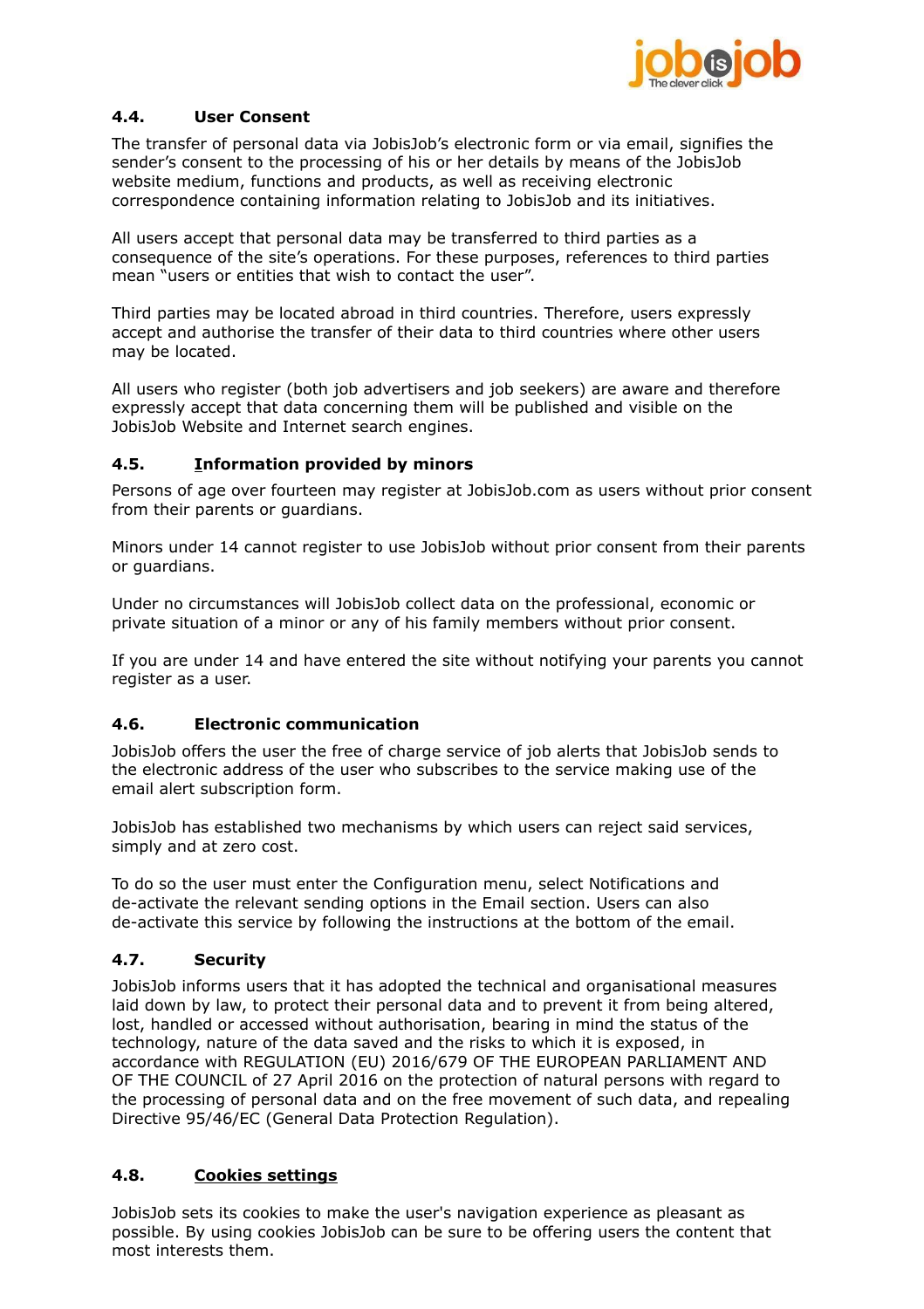

#### *What are cookies?*

A cookie is a small file downloaded onto the computer, Smartphone or tablet of the user. This file is used to gather information about the user's navigation or the user's computer. Cookies keep track of the user's session, improve the loading time of the website and avoid showing information the user already knows, etc.

## *JobisJob cookies*

The cookies used in JobisJob to offer users the best possible service are:

- Strictly necessary cookies: these cookies are essential for the running of the services users expect to get and to avoid showing certain informational layers that users have chosen to hide. Without these cookies, both the contents and services offered in JobisJob would not function properly and the user experience would suffer from it. Analytical cookies: these cookies are used by us or by third parties to monitor the performance of the user and to analyse user behaviour patterns, the number of visitors, visited pages or sections, navigation time, data of used browsers, visited website and information related to the navigation itself.
- The aim behind using these cookies is to improve user experience on the web in terms of the source through which they access the portal and to create statistical reports on website traffic, total audience and audience in a particular advertising campaign. To create reports based on general patterns of the website visitors. We inform you that the third parties that could have access to this information are Google Analytics [http://www.google.com/intl/en/policies/technologies/cookies\)](http://www.google.com/intl/en/policies/technologies/cookies)) and Score Card Research (Full Circle studies, Inc) [\(http://www.scorecardresearch.com/privacy.aspx\),](http://www.scorecardresearch.com/privacy.aspx)) without detriment to other companies. You can consult the privacy policy on the cookies of these companies by clicking on the above links. We obtain third party audience
- aggregated data (such as age, gender, and interests) through Google Analytics. Advertising cookies: these cookies are treated by us or by third parties in accordance with the law. They allow us to manage, in the most effective way possible, the advertising spaces offered on the web, the tailoring of the content of the requested service or the use that is made of our website. As a result, we can analyse the user's browsing habits on the Internet and we can show them the advertisements that best fit their interests. Besides, they are needed to manage advertising campaigns by following different patterns such as the number of times an advertisement is seen, or to improve and manage the exposure to advertisements by avoiding those the user has already seen.
- We use Remarketing technology with Google Analytics to advertise online.<br>● Third-party vendors, including Google, may show our ads on sites across t
- Third-party vendors, including Google, may show our ads on sites across the Internet.

Us and third-party vendors, including Google, use first-party cookies (such as the Google Analytics cookies) and third-party cookies (such as the DoubleClick cookie) together to inform, to optimize, to report how our ad impressions, other uses of ad services, interactions with these ad impressions and ad services are related to visits to our site and serve ads based on someone's past visits to our website.

- We inform you that the third party that could access this information is DoubleClick.net [\(http://www.google.com/doubleclick\)](http://www.google.com/doubleclick)) without detriment to other companies. If you would like to consult this company's privacy and cookie policy you can access their conditions through the above link.
- Behavioural cookies: these cookies manage advertising campaigns following the specific user's profile.

If strictly analytical cookies, advertising cookies and behavioural cookies are not enabled, your user experience will not be affected. However, successful advertisements that help JobisJob bring in income will be, as well as our capability to offer free services and contents.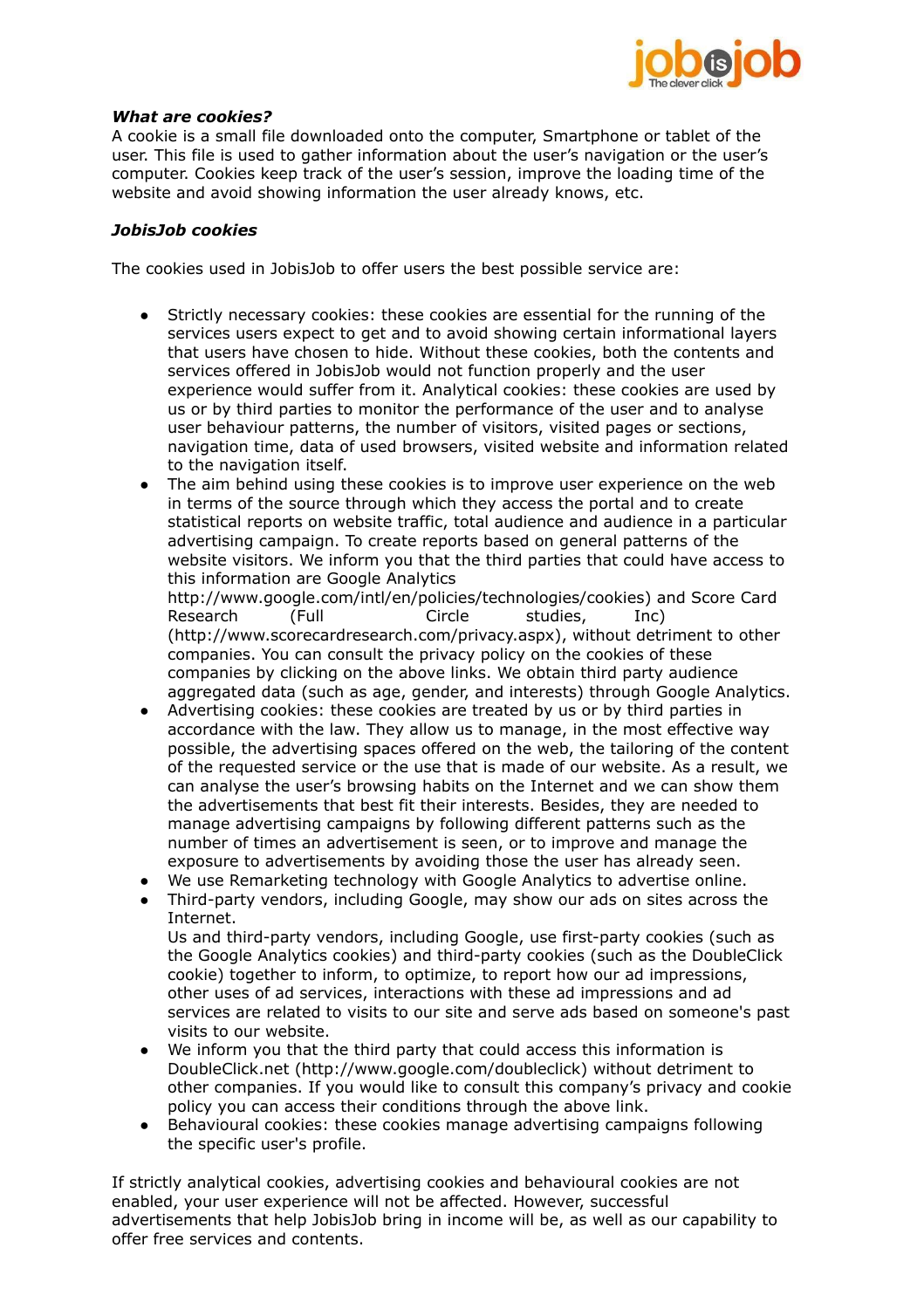

#### *Facebook Information Collection and Use*

Through our use of Facebook products and services, including but not limited to Facebook Connect and Facebook Platform, we may receive personally identifiable information about yourself such as name, profile picture, education information, work information, fan pages, networks, current location, friends, and similar personally identifiable information about your friends who are registered on Facebook ("Friends"). We may use this information so that we can customize and improve the services that we may provide to you.

By visiting our Site, information that we receive from Facebook about you and your Friends may appear on our Site. In addition, if a user visits our Site and you are listed as a Friend of that user on Facebook, your information may also appear on our Site.

We will comply with the policies and terms of Facebook's Statement of Rights and Responsibilities as stated here: [http://www.facebook.com/terms.php.](http://www.facebook.com/terms.php)

We will not share any of your information that we receive from Facebook with External web Sites. However, as we cannot control the data that you choose to share with External web Sites, nor can we control how External web Sites choose to use the data available to them, we advise you to review the terms and policies of any External web Site that you visit. If you wish to opt-out of sharing your Facebook information with us, you must update your Facebook privacy options on your Facebook Privacy Settings page here: [www.facebook.com/privacy/](http://www.facebook.com/privacy/) or you can deactivate Facebook features on JobisJob. We encourage you to review the following information about Facebook's Privacy Policy and Statement of Rights and Responsibilities.

- A guide to privacy on Facebook: [www.facebook.com/privacy/explanation.php](http://www.facebook.com/privacy/explanation.php)
- Facebook's Privacy Policy: [www.facebook.com/policy.php](http://www.facebook.com/policy.php)
- Facebook's Statement of Rights and Responsibilities: [www.facebook.com/terms.php](http://www.facebook.com/terms.php)

# *LinkedIn*

Through our use of LinkedIn products and services or your sign in through your LinkedIn account, including but not limited to LinkedIn Connect and LinkedIn Platform, we may receive personally identifiable information about yourself such as name, profile picture, education information, work information, fan pages, networks, current location, friends, and similar personally identifiable information about your contacts who are registered on LinkedIn ("Contacts"). We may use this information so that we can customize and improve the services that we may provide to you.

By visiting our Site, information that we receive from LinkedIn about you and your Contacts may appear on our Site. In addition, if a user visits our Site and you are listed as a Contact of that user on LinkedIn, your information may also appear on our Site.

We will comply with the policies and terms of LinkedIn Privacy Police as stated here: <http://www.linkedin.com/legal/privacy-policy>.

We do not share the information received from LinkedIn with External web Sites. However, as we cannot control the data that you choose to share with External web Sites, nor can we control how External websites choose to use the data available to them, we advise you to review the terms and policies of any External web Site that you visit. If you wish to opt-out of sharing your LinkedIn information with us, you must update your LinkedIn privacy options on your LinkedIn Privacy Settings page or you can deactivate LinkedIn features on JobisJob. We encourage you to review the following information about LinkedIn's Privacy Policy: <http://www.linkedin.com/legal/privacy-policy>.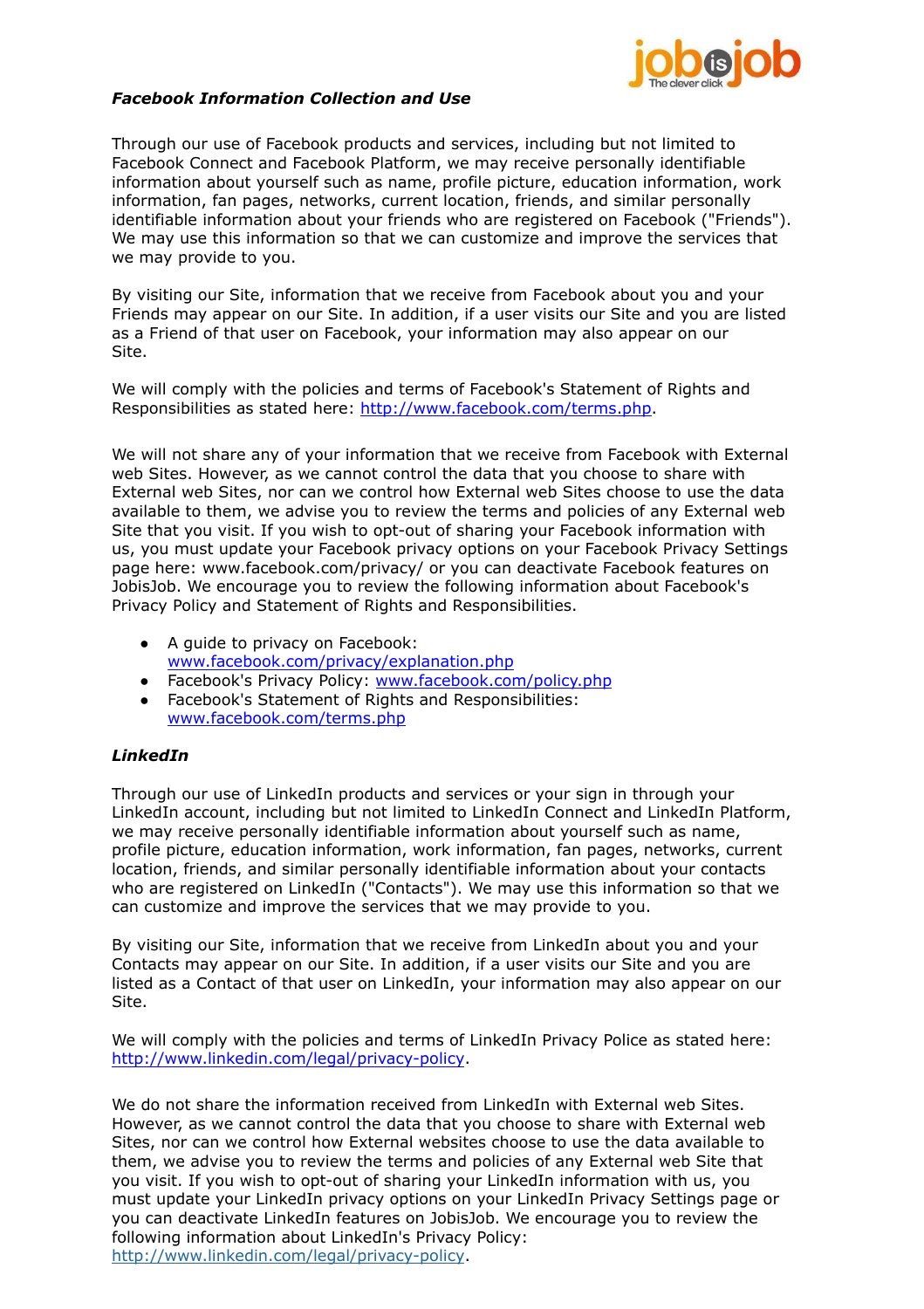

Information obtained by JobisJob thanks to the use of these cookies (related to the users' computer) may be combined with users' personal data as long as they are registered in JobisJob.

#### *Cookies deactivation*

Users can modify their cookie settings by clicking on the Cookie settings link of the footer.

The user is also free to de-activate and/or eliminate cookies by following their Internet browser instructions; however such action may considerably reduce the user's ability to use the site and may be incompatible with his or her needs.

Users can also choose, at any time, which cookies they want to enable on the website through their browser settings:

- Chrome, from <https://support.google.com/chrome/answer/95647?hl=en>
- Explorer, from [http://windows.microsoft.com/en-us/windows7/how-to](http://windows.microsoft.com/en-us/windows7/how-to-manage-cookies-in-internet-explorer-9)[manage-cookies-in-internet-explorer-9](http://windows.microsoft.com/en-us/windows7/how-to-manage-cookies-in-internet-explorer-9)
- Firefox, from [http://support.mozilla.org/en-US/kb/enable-and-disable](http://support.mozilla.org/en-US/kb/enable-and-disable-cookies-website-preferences)[cookies-website-preferences](http://support.mozilla.org/en-US/kb/enable-and-disable-cookies-website-preferences)
- Safari, from <http://support.apple.com/kb/ph5042>

#### *External alternatives*

- 'Opt-out' for each type of cookies: The use of these systems may install on your computer a 'rejection' cookie to make your deactivation request work.
- Other third-party tools available on other websites: these enable users to detect all cookies from each website they visit and manage their deactivation.
- Available opt-outs for Google Analytics: <https://tools.google.com/dlpage/gaoptout/>

JobisJob is not responsible for the contents and accuracy of third parties' privacy included in this cookies policy. If you have any question or concern about it, please send JobisJob an email to [info@JobisJob.com](mailto:info@JobisJob.com)

# **4.9. User Right**

Users have rights in relation to the way we (JobisJob) handle their personal data. These include the following rights:

- where the legal basis of our processing is consent, to withdraw that consent at any time;
- to ask for access to the personal data that we hold;
- to ask us to erase personal data (when we do not have a legal basis to keep such personal data)
- to ask us to rectify inaccurate data or to complete incomplete data;
- to restrict processing in specific circumstances;
- to make a complaint to the Data Protection authorities; and
- to ask for the portability of their personal data, and therefore to have such personal data in a structured, commonly used and machine-readable format.

Users can exercise these rights via the website's configuration menu. If users experience problems exercising their online rights or if they have doubts or questions